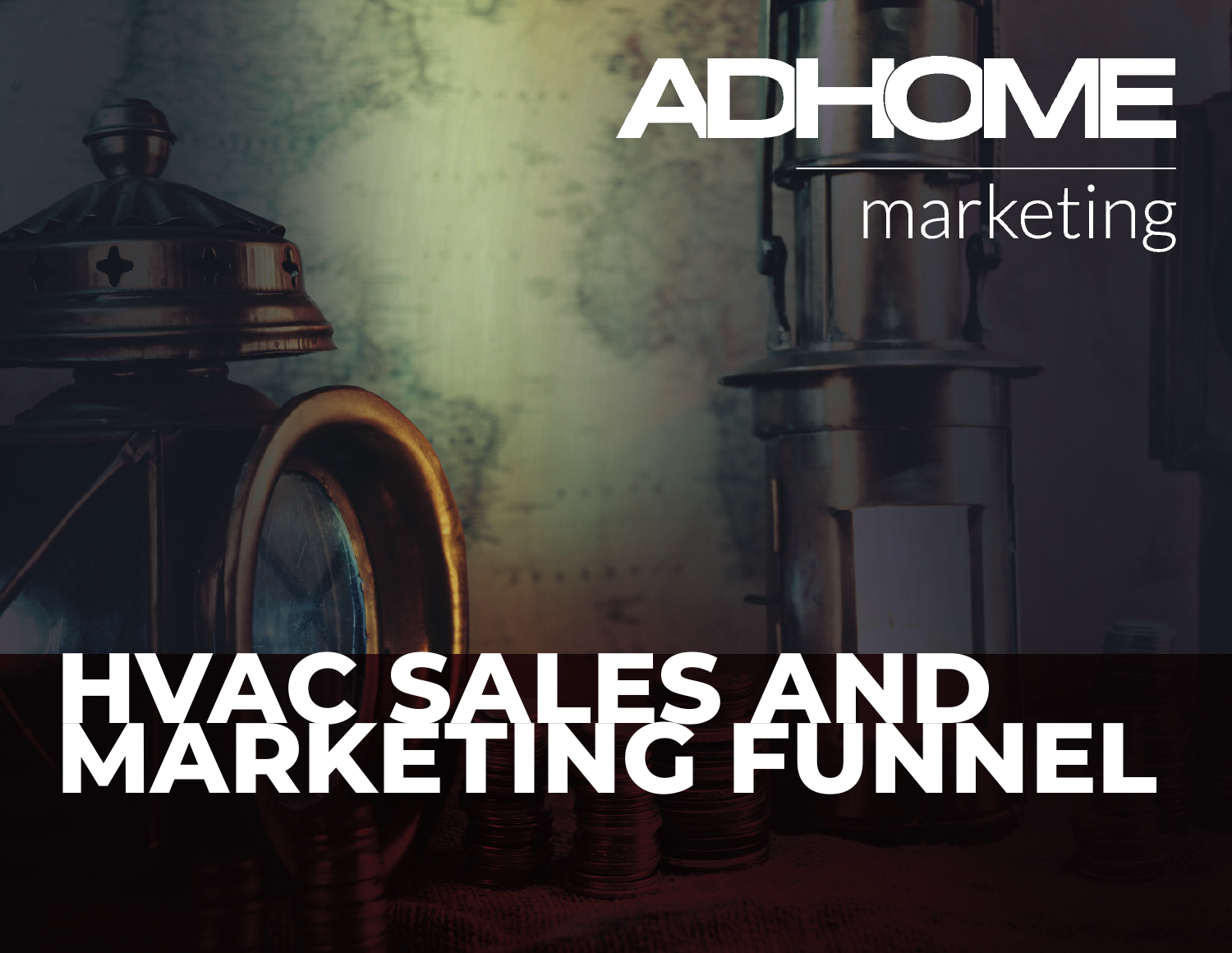#### TABLE OF CONTENTS

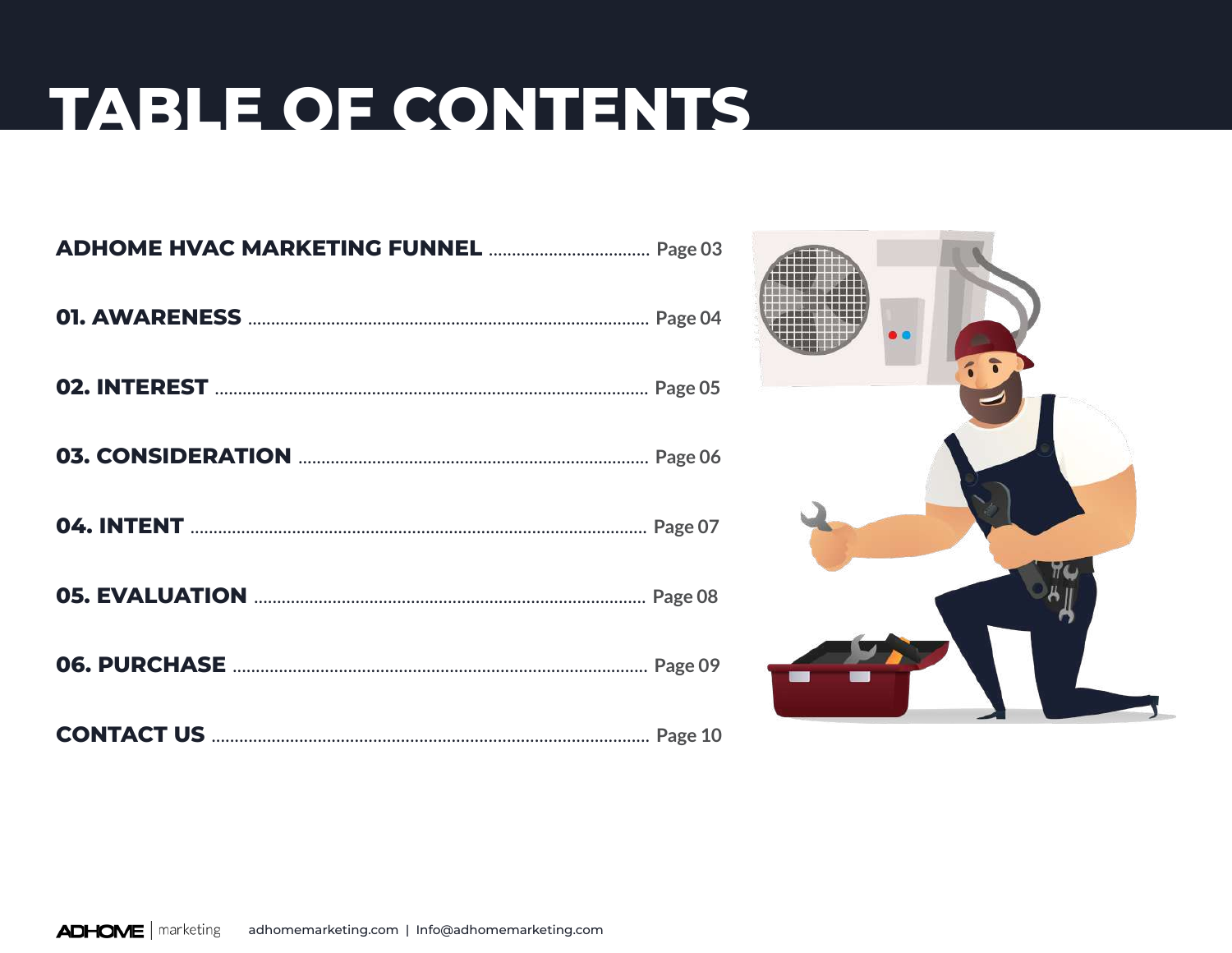#### **ADHOME HVAC MARKETING FUNNEL**

• Facebook - story telling ads

#### **DESCRIPTION MARKETING TACTICS**

Someone in this stage is hearing about your brand for the first time. They are not necessarily in the buying cycle for your service, however, they may be soon. We market ourselves to these people in the hopes that when they are in market for your service, they choose you.

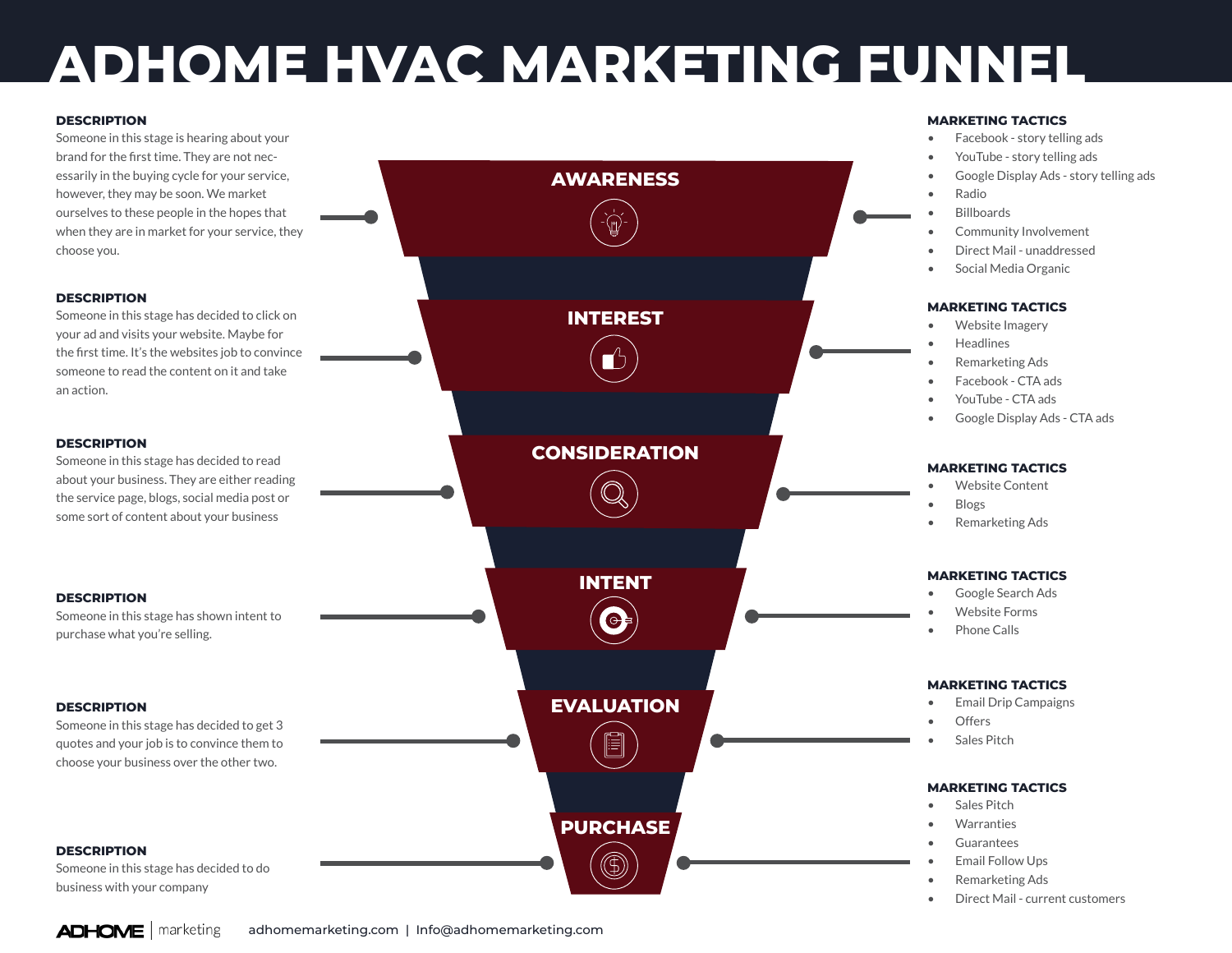### **01. AWARENESS**



**Someone in this stage has heard about your brand for the first time. They are not necessarily in the buying cycle for your service, however, they may be soon. We are hoping to market ourselves to these people in the hopes that when they are in market for your service, they decide to work with you.**



| <b>PLATFORM/</b><br><b>TACTIC</b>     | <b>CAMPAIGN TYPE</b>                          | <b>BENCHMARK</b>                      |
|---------------------------------------|-----------------------------------------------|---------------------------------------|
| <b>Facebook</b>                       | <b>Story Telling</b><br>Video                 | <b>CTR: 0.40%</b>                     |
| <b>YouTube</b>                        | <b>Story Telling</b><br><b>Video Pre Roll</b> | View Rate: 0.40%                      |
| <b>G</b> Google Display               | <b>Story Telling</b><br><b>Static Ads</b>     | <b>CTR: 0.30%</b>                     |
| <b>Spotify Ads</b>                    | <b>Story Telling</b><br>Audio Ad              | Impressions:<br>$$1 = 50$ Impressions |
| <b>Organic Social</b><br><b>Media</b> | <b>Organic Social</b><br><b>Media</b>         | <b>Engagement Rate:</b><br>$5 - 10%$  |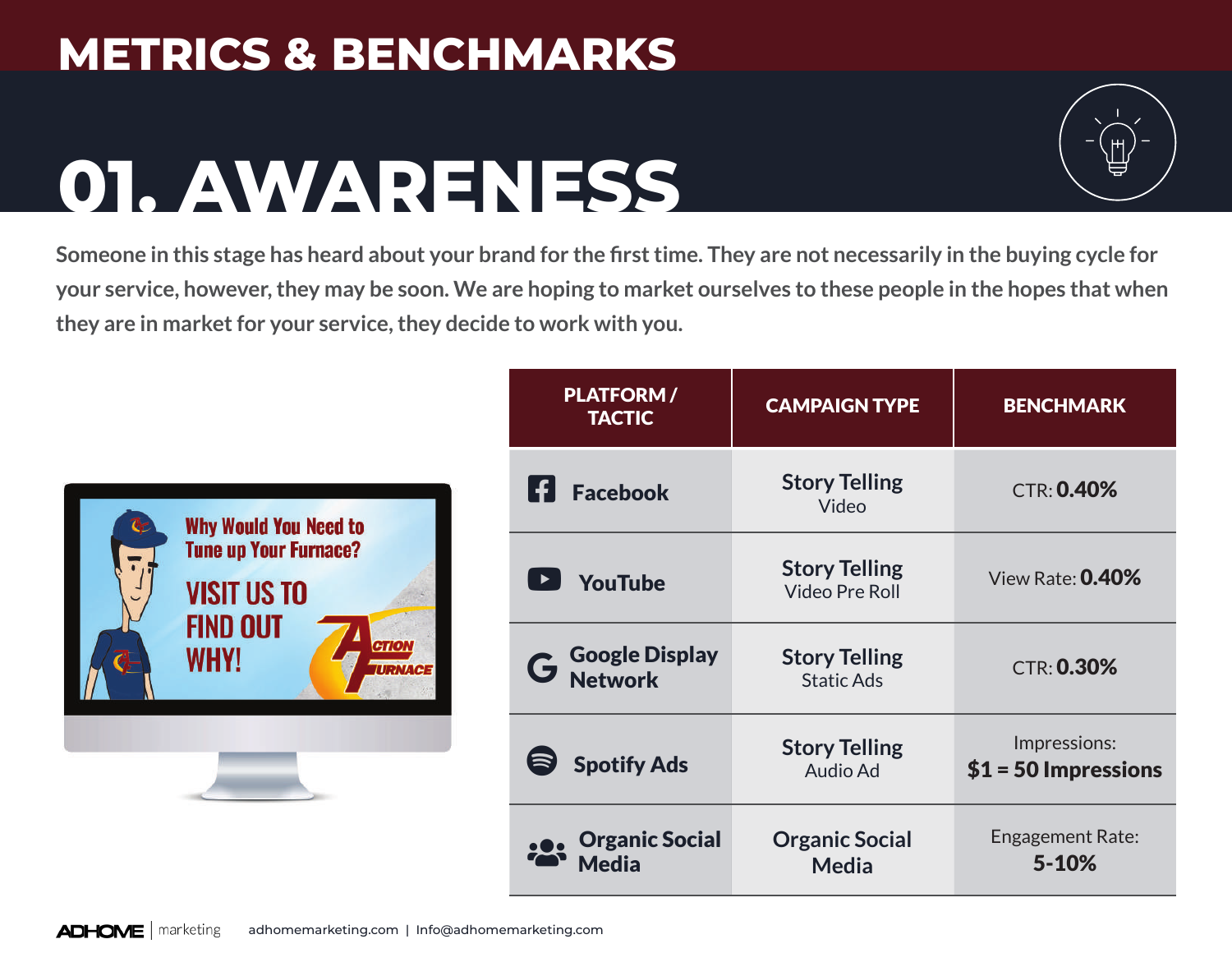### **02. INTEREST**



| <b>PLATFORM/</b><br><b>TACTIC</b> | <b>CAMPAIGN TYPE</b>            | <b>BENCHMARK</b>       |
|-----------------------------------|---------------------------------|------------------------|
| <b>Facebook</b>                   | <b>CTA Ads</b><br>Video         | Conversion Rate: 1%    |
| <b>YouTube</b>                    | <b>CTA</b><br>Video             | View Rate: 20%         |
| <b>G</b> Google Display           | <b>CTA</b><br><b>Static Ads</b> | Conversion Rate: 0.60% |
| <b>Spotify Ads</b>                | <b>CTA Ads</b><br>Audio         | <b>CTR: 0.60%</b>      |

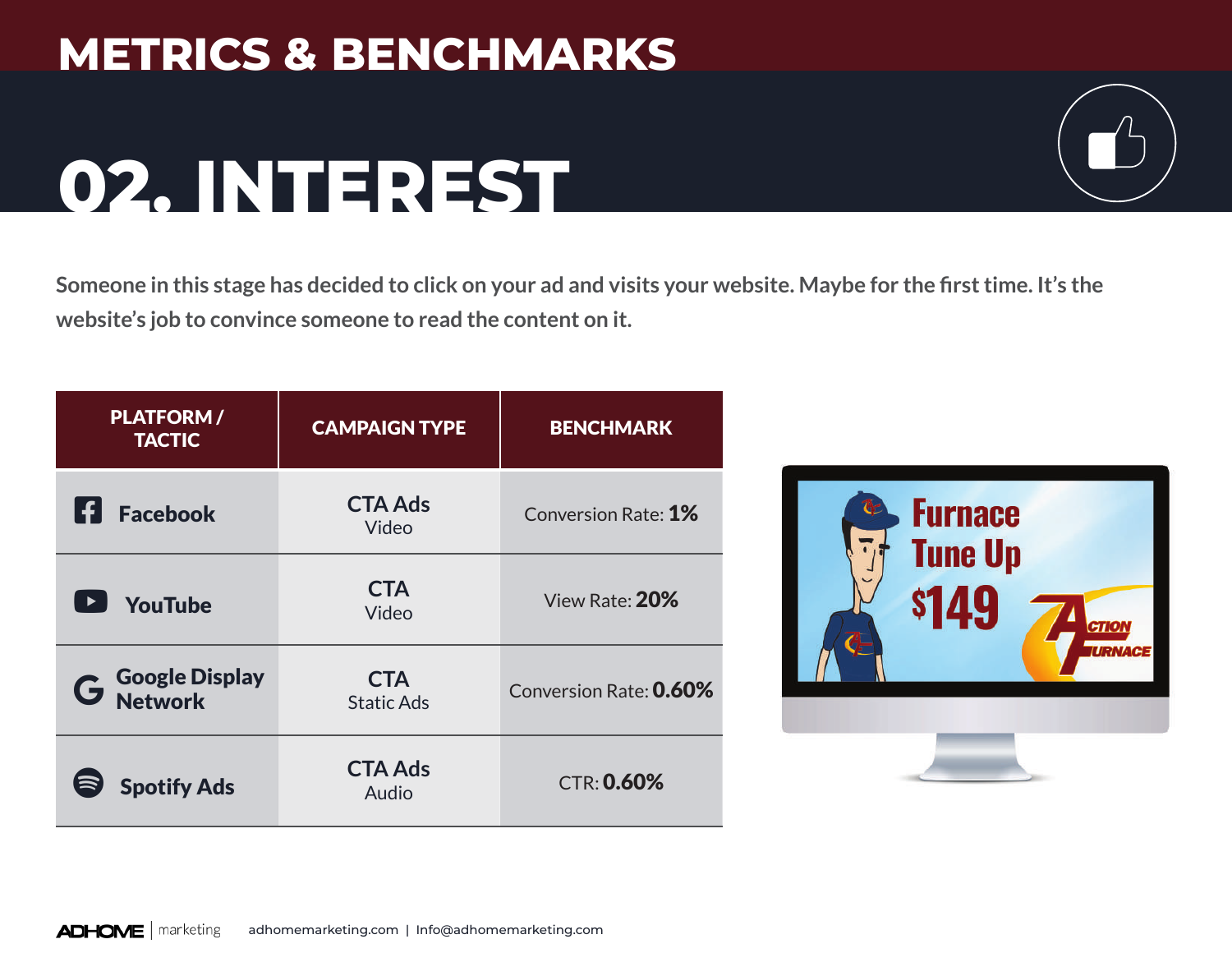

### **03. CONSIDERATION**

**Someone in this stage has decided to read about your business. They are either reading the service page, blogs, social media post or some sort of content about your business.**



| <b>PLATFORM/</b><br><b>TACTIC</b> | <b>CAMPAIGN TYPE</b>                | <b>BENCHMARK</b>                      |
|-----------------------------------|-------------------------------------|---------------------------------------|
| <b>Facebook</b>                   | <b>CTA Ads</b><br>Video             | Conversion Rate: 1%                   |
| <b>YouTube</b>                    | <b>CTA</b><br><b>Video Pre Roll</b> | View Rate: 25%                        |
| <b>G</b> Google Display           | <b>CTA</b><br><b>Static Ads</b>     | <b>CTR: 0.30%</b>                     |
| <b>Spotify Ads</b>                | <b>CTA Ads</b><br><b>Audio Ads</b>  | Impressions:<br>$$1 = 50$ Impressions |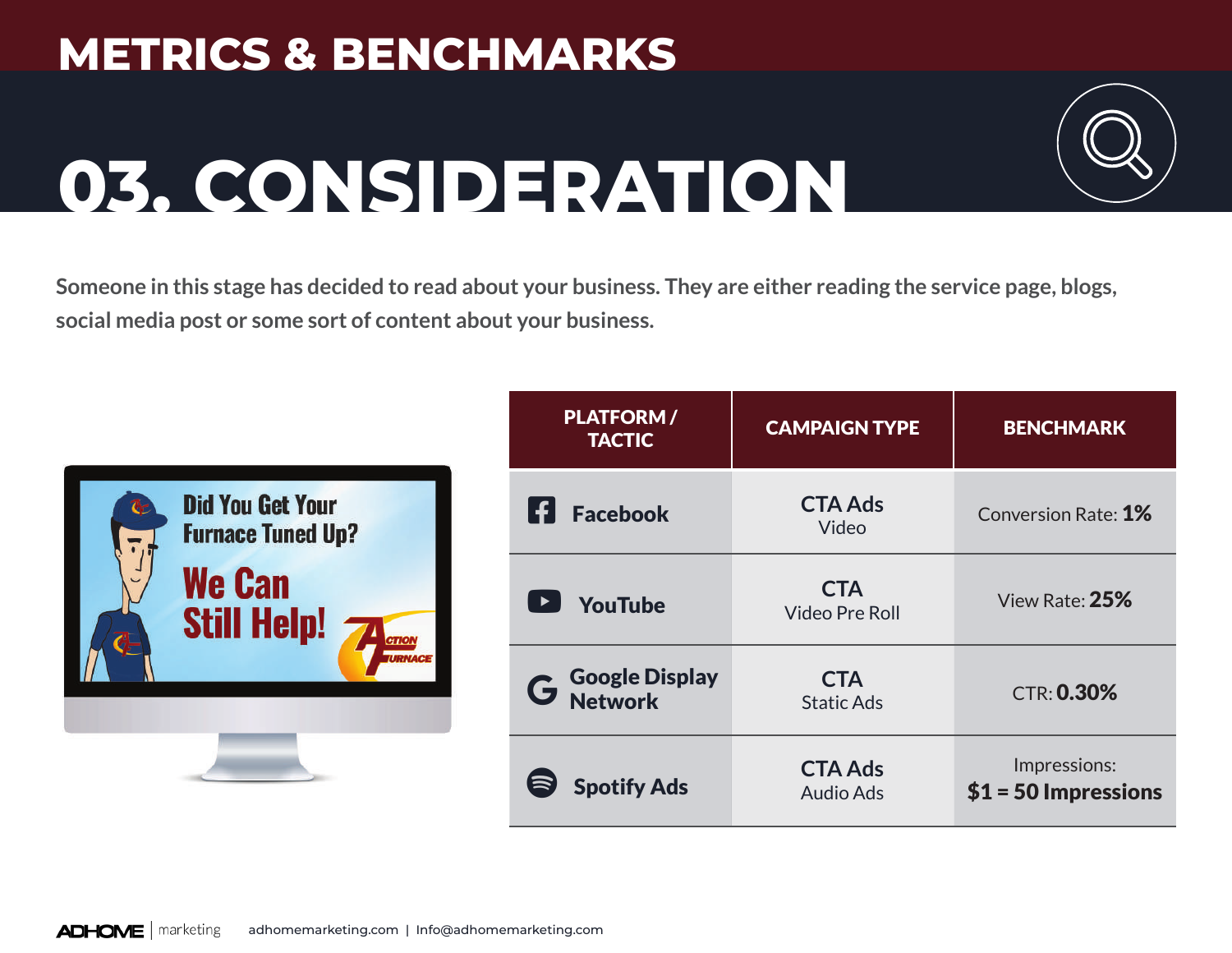### **04. INTENT**



**Someone in this stage has shown intent to purchase what you're selling. They have taken some sort of action that tells us they are going to spend money on the service you provide, now we need to convince them of why they should choose us.**

| <b>PLATFORM/</b><br><b>TACTIC</b> | <b>CAMPAIGN TYPE</b> | <b>BENCHMARK</b>                       |
|-----------------------------------|----------------------|----------------------------------------|
| G Google Search                   | <b>Services</b>      | <b>CTR: 2%</b><br>Conv. Rate: 15 - 20% |
| G Google Search                   | <b>Sales</b>         | <b>CTR: 2%</b><br>Conv. Rate: 10%      |
| <b>G</b> Google Display           | <b>Remarketing</b>   | <b>CTR: 0.30%</b>                      |
| <b>YouTube</b><br><b>Pre-Roll</b> | <b>Remarketing</b>   | View Rate: 25%                         |

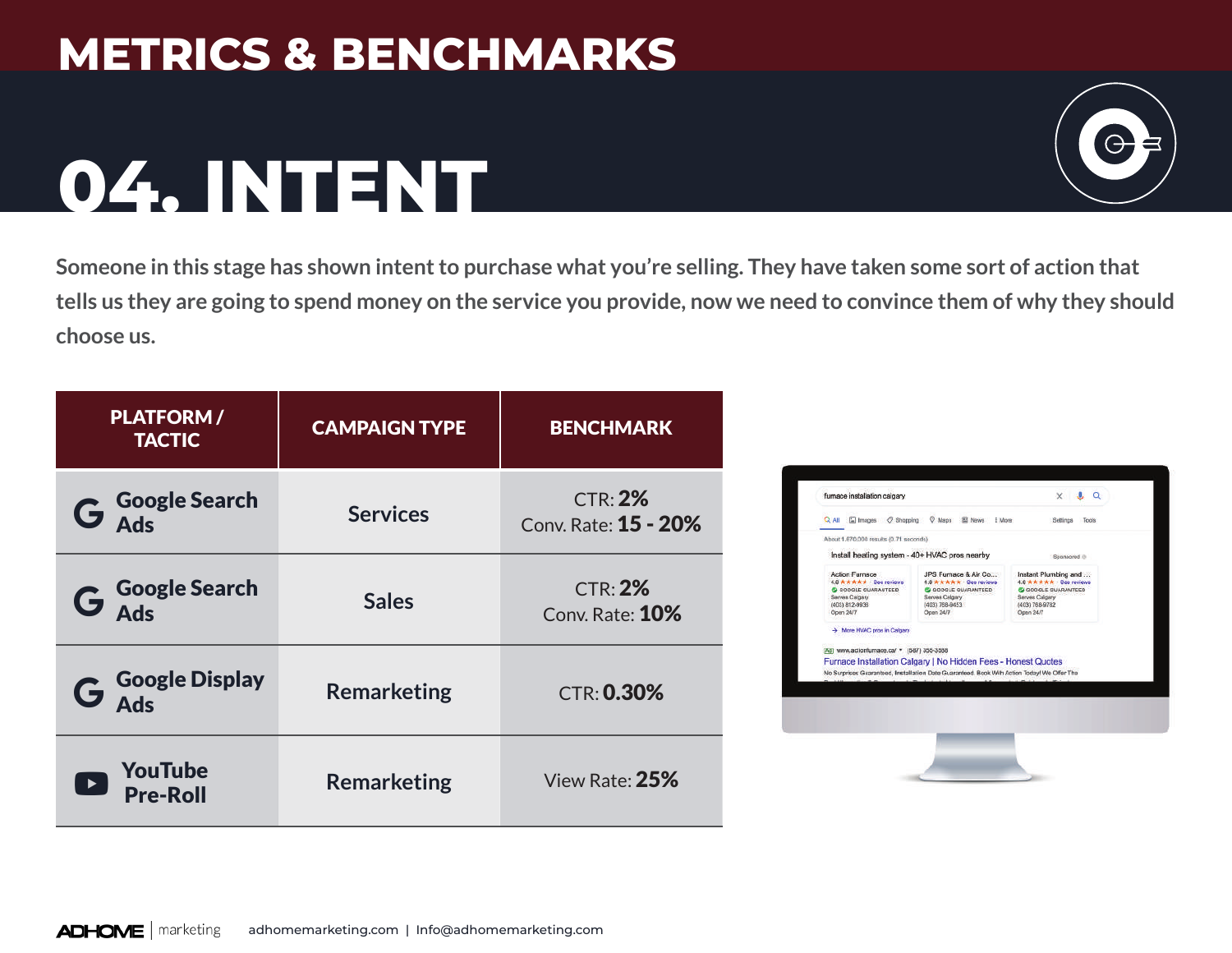### **05. EVALUATION**

**Someone in this stage is deciding between you and your competition. They have decided to get 3 quotes and your job is to convince them to choose your business over the other two.**



| <b>PLATFORM/</b><br><b>TACTIC</b>                                                | <b>CAMPAIGN TYPE</b>             | <b>BENCHMARK</b>    |
|----------------------------------------------------------------------------------|----------------------------------|---------------------|
| <b>Email Drip</b><br><b>Campaign</b>                                             | <b>Education</b>                 | Open Rate: 15%      |
| <b>Email Drip</b><br><b>Campaign</b>                                             | <b>Call to Action</b><br>/ Offer | Conversion Rate: 1% |
| <b>CSR Sales</b><br>$\left( \begin{matrix} 0 \\ 1 \end{matrix} \right)$<br>Calls | <b>Services &amp; Sales</b>      | Close Rate: 85%     |
| <b>Home Comfort</b><br><b>Advisor Sales</b><br>Call                              | <b>Sales</b>                     | Close Rate: 50%     |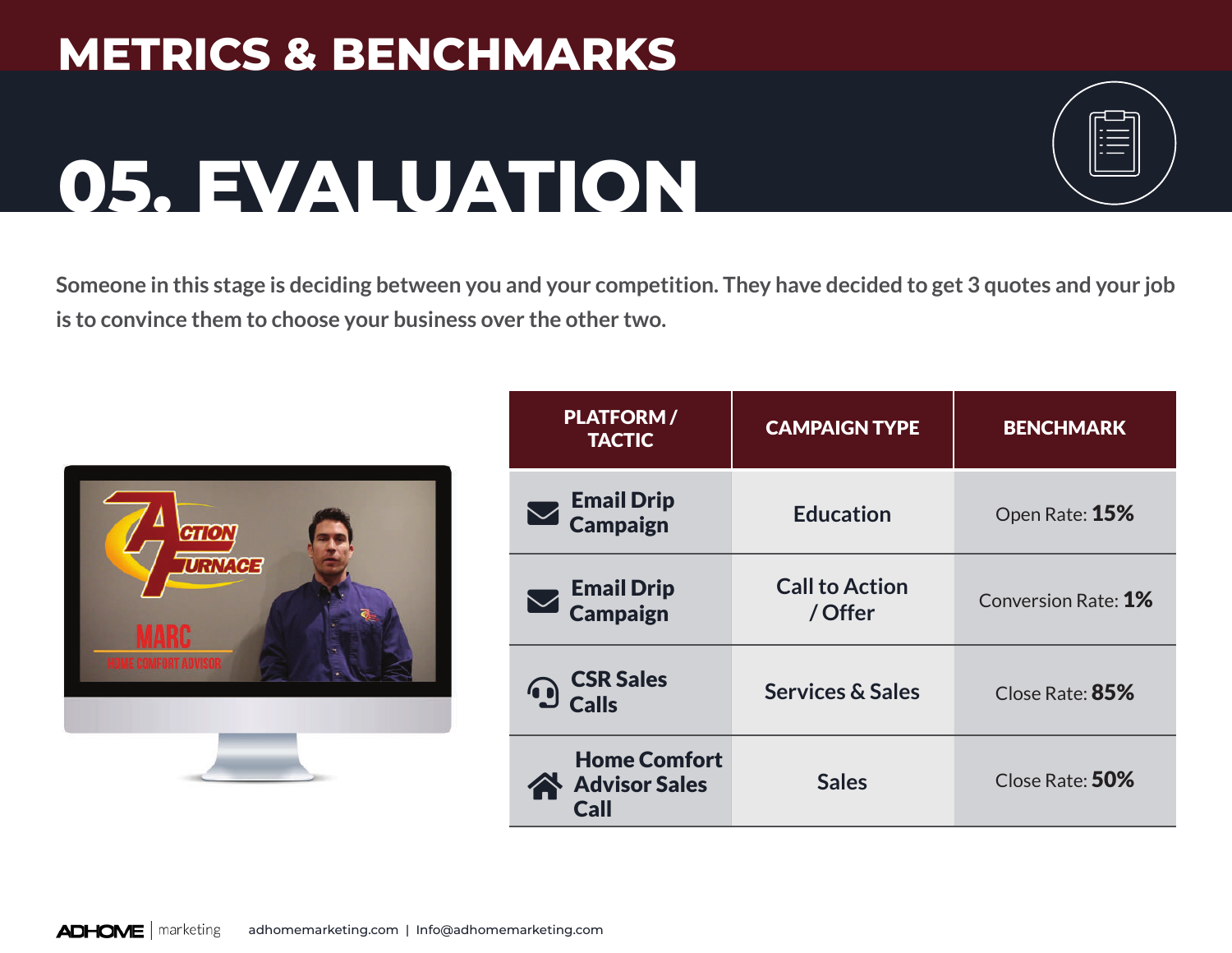### **06. PURCHASE**

**Someone in this stage has decided to do business with your company.**

| <b>PLATFORM/</b><br><b>TACTIC</b>                   | <b>CAMPAIGN TYPE</b>             | <b>BENCHMARK</b>    |
|-----------------------------------------------------|----------------------------------|---------------------|
| <b>Email Drip</b><br><b>Campaign</b>                | <b>Education</b>                 | Open Rate: 15%      |
| <b>Email Drip</b><br><b>Campaign</b>                | <b>Call to Action</b><br>/ Offer | Conversion Rate: 1% |
| <b>CSR Sales</b><br>$\bullet$<br><b>Calls</b>       | <b>Services &amp; Sales</b>      | Close Rate: 85%     |
| <b>Home Comfort</b><br><b>Advisor Sales</b><br>Call | <b>Sales</b>                     | Close Rate: 50%     |